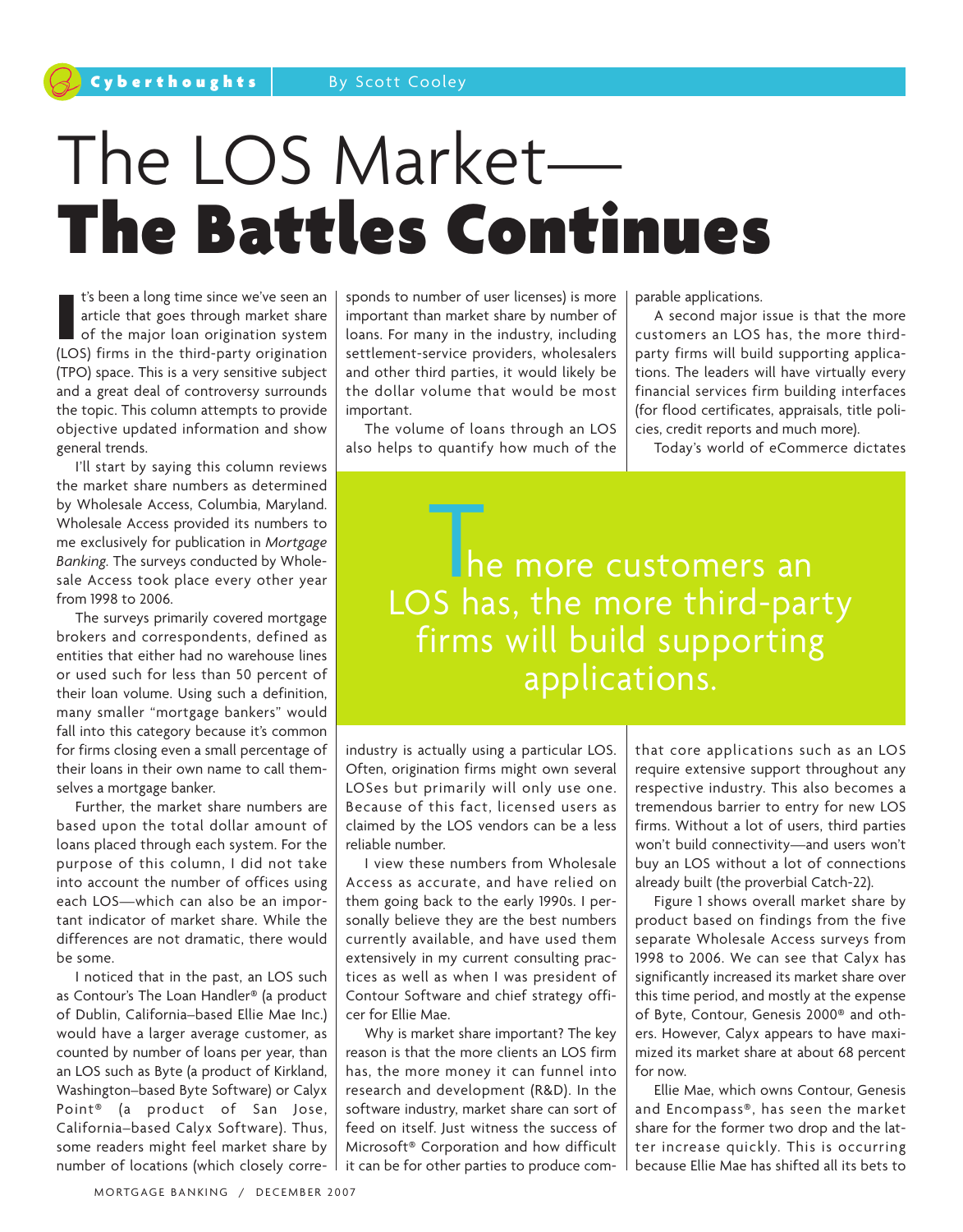# Cyberthoughts By Scott Cooley

Encompass, and will no longer offer the other two LOSes by March 2008. What has become apparent is that the broker market has really developed into a two-LOS marketplace.

We can see in Figure 1 that the thirdplace position went from a 15.2 percent market share in 1998 to a 6.7 percent market share in 2006.

Of particular importance, we have not seen a new LOS firm obtain noticeable market share among the segment of the

origination business surveyed by Wholesale Access since Calyx was formed in 1991 (Ellie Mae acquired Contour and Genesis). Further, the leaders in the marketplace retained their leadership position regardless of massive changes in technology.

The introduction of Microsoft Windows® in the mid 1990s or the Internet-based application service provider (ASP) applications in the last 10 years appeared to have no impact on the entrenched firms. I would say that as technology changes, the major players tend to change as required to fit the needs of their customer base. New technologies do not seem to provide an open door to new competition, in my view. This runs counter to what we hear so often from the startup LOS firms attempting to gain a foothold in this market.

The Wholesale Access surveys also found that user satisfaction is at an all-time high among those polled. Survey respondents claiming to be "most satisfied" with their LOS increased from 50.5 percent in 1998 to 66.2 percent in 2006. I tend to think this increasing satisfaction could well be the result of the consolidation in the marketplace, which has allowed the leaders to invest significant dollars into refining their products. Certainly, the top LOS vendors have more money available to perfect their products. Secondarily, over the

years, the products mature and become more refined.

Figure 2 measures user satisfaction by LOS. This is the most difficult chart to analyze. For example, how can Contour and Genesis, as products no longer being enhanced, have such a high user satisfaction in 2006? My interpretation is that when a product is being phased out, only the most satisfied users will keep using that product for as long as they can. Thus, the ratings become skewed toward clients





that want to keep holding on.

Calyx has the most consistent user satisfaction, which shows the maturity of the product. Newer products such as Encompass, which was just coming out in 2004, might find lower satisfaction because the product itself hasn't fully matured. More recent findings in surveys about user satisfaction with Encompass will likely yield a more accurate measure of the product's standing in the industry.

## **My perspective**

I find it interesting that Calyx has flatlined at a very high level of market share since 2002, according to the Wholesale Access findings. I believe there is a percentage of the market (even among brokers) that look for feature sets not available from the primary supplier. A market leader must attempt to provide solutions that are best for the majority of the target market.

In our industry, mortgage origination firms can be different based upon the products they originate, where they obtain their leads, the type of consumer they work with and so on. These differences can cause some of them to seek solutions from vendors that better support very specific needs. In short, a leader can't be all things to all users. It is difficult to say if Calyx can move above 70 percent market share. I do suspect there is a marketdriven ceiling someplace.

Ellie Mae has a unique history, as it rolled up two major LOS vendors and then brought to market a new LOS. From my perspective, we really need to combine the market share of all three of the LOSes to find their trend and actual market share. If we combine Contour, Genesis and Encompass into a single number, we get 31.8 percent for 1998, 22 percent for 2000, 17.7 percent for 2002, 23.4 percent for 2004 and 22.4 percent for 2006.